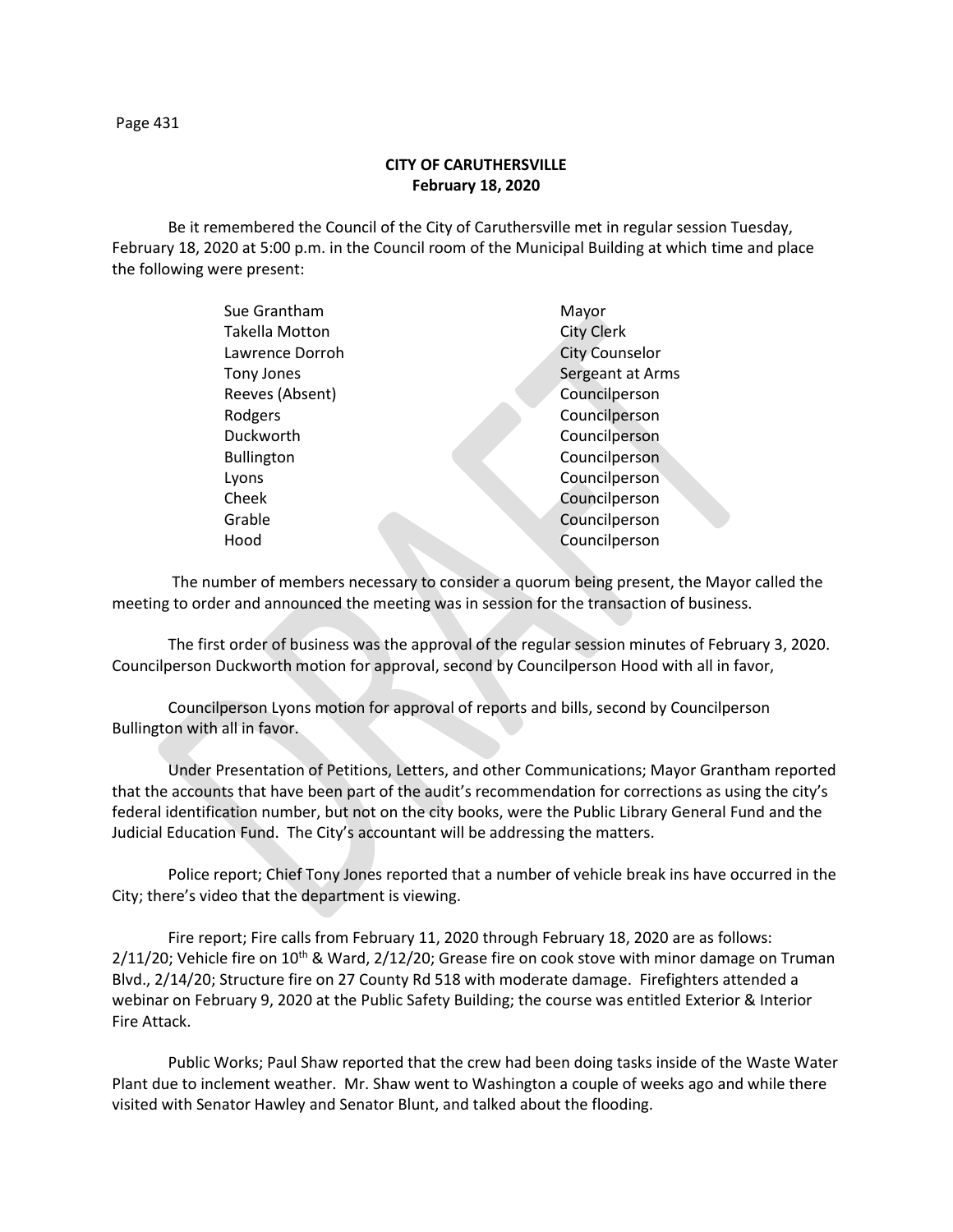Code Enforcement; Barry Gilmore reported working on getting the 2 trailers removed from the Cook's brothers property. Mr. Gilmore has also talked with a representative of the Churchill properties in developing a plan to tackle the issues concerning the properties. Tony Jones thanked Barry Gilmore for helping with the cleanup of the property on West  $6<sup>th</sup>$  St.; the new owners are remolding the apartments.

Park & Recreation; Don Grable reported that the pool has been fixed, and the temperature levels should be good by Thursday to start swimming. It was discussed at the Board Meeting as to replacing valves in the back wash area of the pool. Mr. Bell wants to resurface the basketball court to alleviate the slipping and sliding; a quote has been obtained from SG360, and will be getting another quote. Basketball season has ended, with ribbons and medals being awarded. Don Grable also believes that a good working relationship has been established with the Baseball Commissioner. Mediacom is scheduled to have the TVs up and running by tomorrow, and the Silver Sneakers is on board.

Mayor Grantham entertained a motion to appoint Don Grable as Ex Offico of Parks & Recreation. Councilperson Hood motion to accept, second by Councilperson Lyons, with all in favor.

Budget report; Councilperson Lyons reported January as showing an increase in sales tax distributions due in part to Grizzly Jig's event. Councilperson Cheek stated that there was a 40 percent increase in sales over last year; there was participation from 37 states compared to 27 states last year.

Economic report; Jana Merideth reported the Workforce Development Committee will be having a luncheon Thursday, February 20, 2020 at the Career Technical Center, and they're working on getting additional members. An Ad Hoc Committee is being established to provide flyers on social media of City Ordinances. The Coover Grant has been submitted, and will be awarded the first week of April, which is \$20,000 for a feasibility study used for the City for Customer Product/Grocery Store. There's also been a connection with the Delta Regional Authority which will give more access to more grants. The Economic Development Action Team meets February 25, 2020 at 5 o'clock p.m. at City Hall. Contact is still being made with the Mississippi River Parkway Commission, and Brenda Harris with MODOT is pushing for Missouri to join the National Scenic Byways Program. Missouri is the only state along the Mississippi River that's not a member.

Business from the floor; Reverend Jerry Mattson stated that work is being done by getting information about the City Codes and who's responsible for what concerning the codes. A lot of residents just aren't aware, and the Ad Hoc Committee wants to work closely with the Mayor, Council, and Code Enforcement to enable them to put information on social media, radio and TV concerning the City Codes.

Charles Cain inquired about the potholes filled with chat on  $3<sup>rd</sup>$  St. Paul Shaw stated some were normal wear and tear and some could be flood related, and once everything drains off there will be a more permanent solution. Mr. Cain wanted to know if streets were going to be paved this year; streets are scheduled to be paved. The plan is to do them all at one time. Mr. Cain wanted to know if the old Water Tower needed to be torn down. The plan is to fix the old Water Tower either with grant money or fund raisers. Mr. Cain inquired about the leak at the Water Plant, which can't be fixed unless it's shut down for a couple days, and the old Water Plant needs to be up and running to accomplish the task.